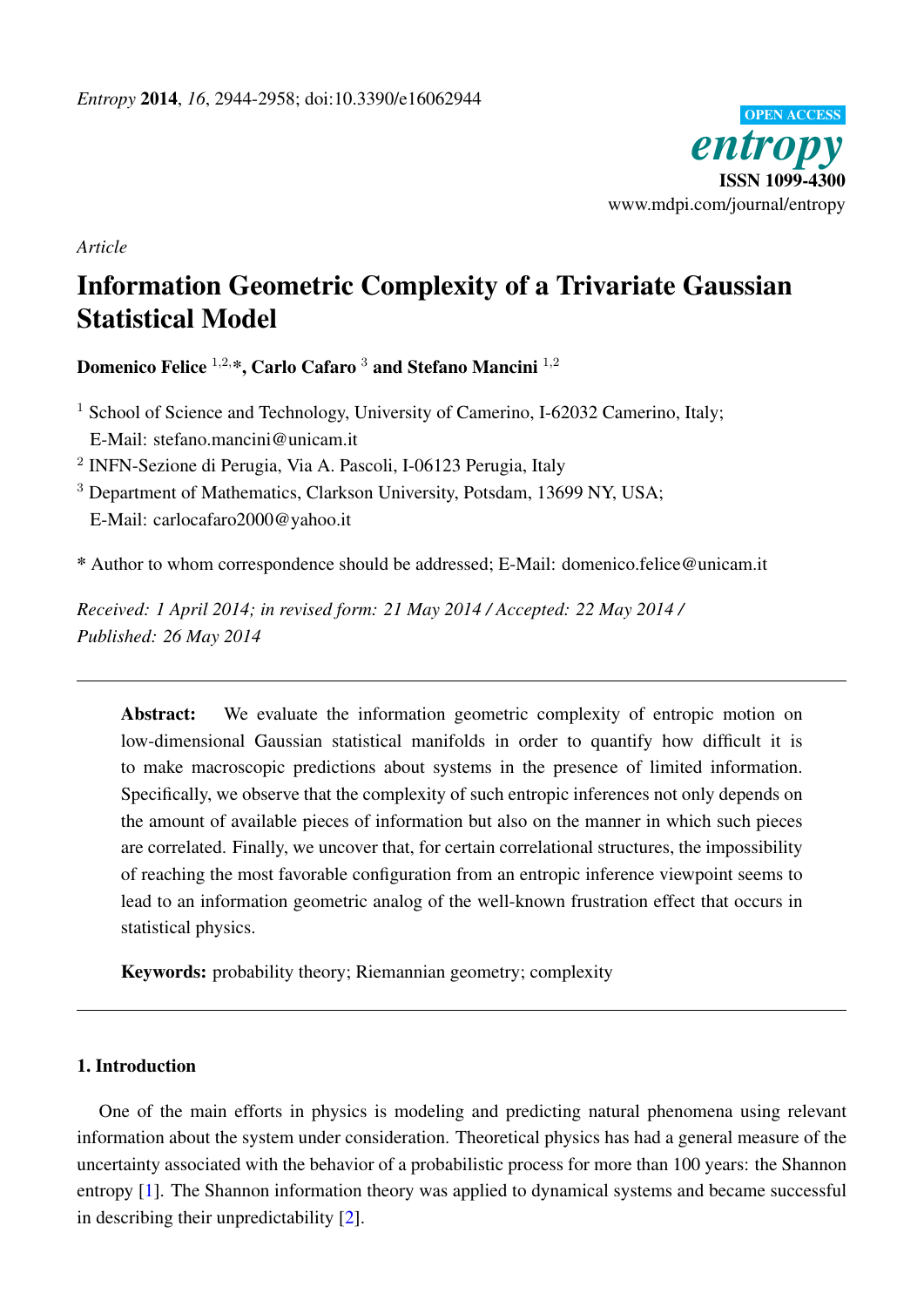Along a similar avenue we may set Entropic Dynamics [\[3\]](#page-13-2) which makes use of inductive inference (Maximum Entropy Methods [\[4\]](#page-13-3)) and Information Geometry [\[5\]](#page-13-4). This is clearly remarkable given that microscopic dynamics can be far removed from the phenomena of interest, such as in complex biological or ecological systems. Extension of ED to temporally-complex dynamical systems on curved statistical manifolds led to relevant measures of chaoticity [\[6\]](#page-13-5). In particular, an information geometric approach to chaos (IGAC) has been pursued studying chaos in informational geodesic flows describing physical, biological or chemical systems. It is the information geometric analogue of conventional geometrodynamical approaches [\[7\]](#page-13-6) where the classical configuration space is being replaced by a statistical manifold with the additional possibility of considering chaotic dynamics arising from non conformally flat metrics. Within this framework, it seems natural to consider as a complexity measure the (time average) statistical volume explored by geodesic flows, namely an Information Geometry Complexity (IGC).

This quantity might help uncover connections between microscopic dynamics and experimentally observable macroscopic dynamics which is a fundamental issue in physics [\[8\]](#page-13-7). An interesting manifestation of such a relationship appears in the study of the effects of microscopic external noise (noise imposed on the microscopic variables of the system) on the observed collective motion (macroscopic variables) of a globally coupled map [\[9\]](#page-13-8). These effects are quantified in terms of the complexity of the collective motion. Furthermore, it turns out that noise at a microscopic level reduces the complexity of the macroscopic motion, which in turn is characterized by the number of effective degrees of freedom of the system.

The investigation of the macroscopic behavior of complex systems in terms of the underlying statistical structure of its microscopic degrees of freedom also reveals effects due to the presence of microcorrelations [\[10\]](#page-13-9). In this article we first show which macro-states should be considered in a Gaussian statistical model in order to have a reduction in time of the Information Geometry Complexity. Then, dealing with correlated bivariate and trivariate Gaussian statistical models, the ratio between the IGC in the presence and in the absence of microcorrelations is explicitly computed, finding an intriguing, even though non yet deep understood, connection with the phenomenon of geometric frustration [\[11\]](#page-13-10).

The layout of the article is as follows. In Section [2](#page-1-0) we introduce a general statistical model discussing its geometry and describing both its dynamics and information geometry complexity. In Section [3,](#page-4-0) Gaussian statistical models (up to a trivariate model) are considered. There, we compute the asymptotic temporal behaviors of their IGCs. Finally, in Section [4](#page-11-0) we draw our conclusions by outlining our findings and proposing possible further investigations.

# <span id="page-1-0"></span>2. Statistical Models and Information Geometry Complexity

Given *n* real-valued random variables  $X_1, \ldots, X_n$  defined on the sample space  $\Omega$  with joint probability density  $p : \mathbb{R}^n \to \mathbb{R}$  satisfying the conditions

$$
p(x) \ge 0 \ (\forall x \in \mathbb{R}^n)
$$
 and  $\int_{\mathbb{R}^n} dx \ p(x) = 1,$  (1)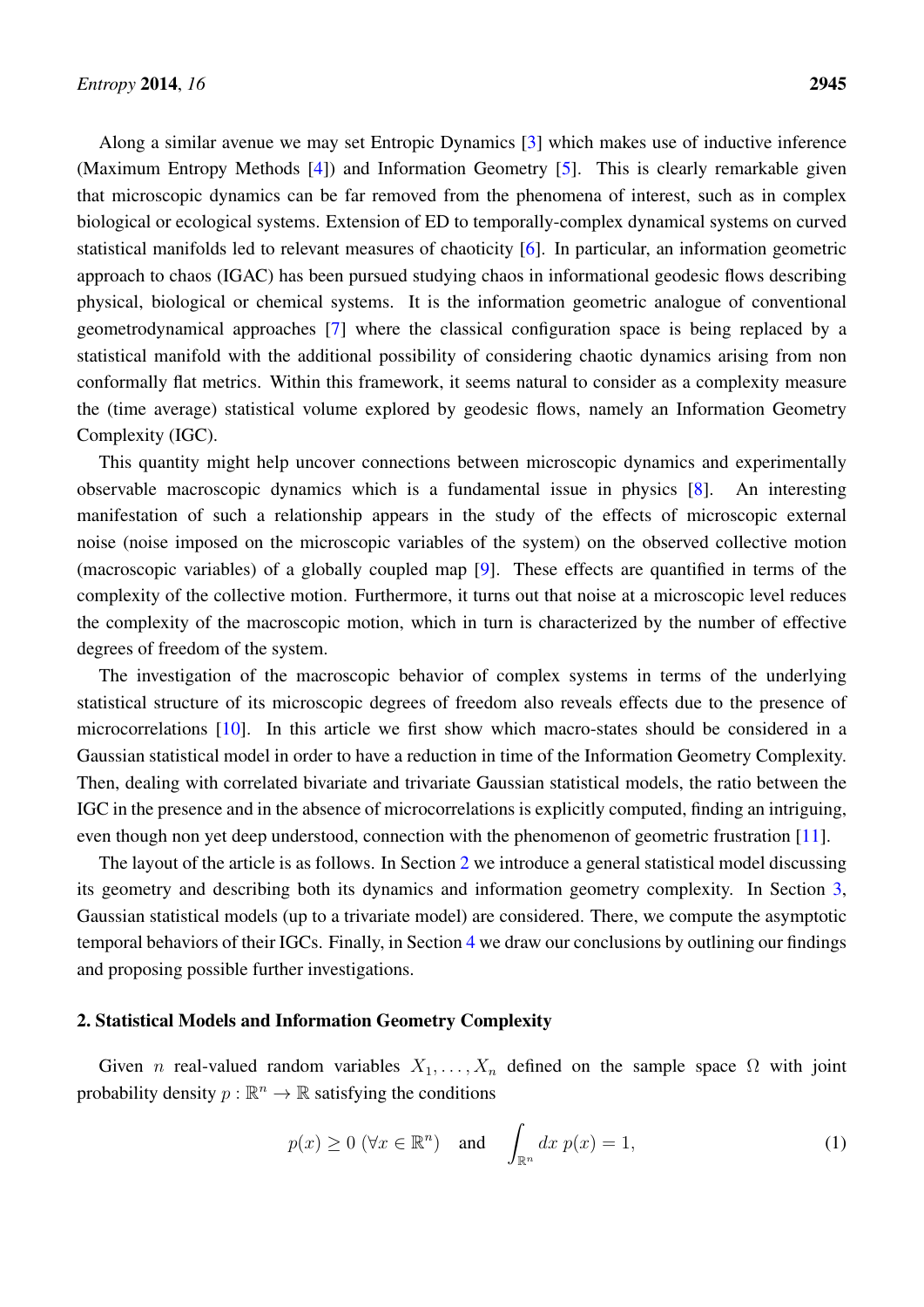let us consider a family  $P$  of such distributions and suppose that they can be parametrized using m real-valued variables  $(\theta^1, \dots, \theta^m)$  so that

$$
\mathcal{P} = \{ p_{\theta} = p(x|\theta) | \theta = (\theta^1, \dots, \theta^m) \in \Theta \},\tag{2}
$$

where  $\Theta \subseteq \mathbb{R}^m$  is the parameter space and the mapping  $\theta \to p_\theta$  is injective. In such a way,  $\mathcal P$  is an *m*-dimensional statistical model on  $\mathbb{R}^n$ .

The mapping  $\varphi : \mathcal{P} \to \mathbb{R}^m$  defined by  $\varphi(p_\theta) = \theta$  allows us to consider  $\varphi = [\theta^i]$  as a coordinate system for P. Assuming parametrizations which are  $C^{\infty}$ , we can turn P into a  $C^{\infty}$  differentiable manifold (thus,  $P$  is called statistical manifold) [\[5\]](#page-13-4).

The values  $x_1, \ldots, x_n$  taken by the random variables define the *micro-state* of the system, while the values  $\theta^1, \ldots, \theta^m$  taken by parameters define the *macro-state* of the system.

Let  $\mathcal{P} = \{p_\theta | \theta \in \Theta\}$  be an m-dimensional statistical model. Given a point  $\theta$ , the Fisher information matrix of P in  $\theta$  is the  $m \times m$  matrix  $G(\theta) = [g_{ij}]$ , where the  $(i, j)$  entry is defined by

<span id="page-2-0"></span>
$$
g_{ij}(\theta) := \int_{\mathbb{R}^n} dx p(x|\theta) \partial_i \log p(x|\theta) \partial_j \log p(x|\theta), \tag{3}
$$

with  $\partial_i$  standing for  $\frac{\partial}{\partial \theta^i}$ . The matrix  $G(\theta)$  is symmetric, positive semidefinite and determines a Riemannian metric on the parameter space  $\Theta$  [\[5\]](#page-13-4). Hence, it is possible to define a Riemannian statistical manifold  $\mathcal{M} := (\Theta, g)$ , where  $g = g_{ij} d\theta^i \otimes d\theta^j$   $(i, j = 1, \dots, m)$  is the metric whose components  $g_{ij}$ are given by Equation [\(3\)](#page-2-0) (throughout the paper we use the Einstein sum convention).

Given the Riemannian manifold  $\mathcal{M} = (\Theta, q)$ , it is well known that there exists only one linear connection  $\nabla$ (the Levi–Civita connection) on M that is compatible with the metric q and symmetric [\[12\]](#page-13-11). We remark that the manifold M has one chart, being  $\Theta$  an open set of  $\mathbb{R}^m$ , and the Levi-Civita connection is uniquely defined by means of the Christoffel coefficients

<span id="page-2-2"></span>
$$
\Gamma_{ij}^k = \frac{1}{2} g^{kl} \left( \frac{\partial g_{lj}}{\partial \theta^i} + \frac{\partial g_{il}}{\partial \theta^j} - \frac{\partial g_{ij}}{\partial \theta^l} \right), \quad (i, j, k = 1, \dots, m)
$$
 (4)

where  $g^{kl}$  is the  $(k, l)$  entry of the inverse of the Fisher matrix  $G(\theta)$ .

The idea of curvature is the fundamental tool to understand the geometry of the manifold  $\mathcal{M} = (\Theta, q)$ . Actually, it is the basic geometric invariant and the intrinsic way to obtain it is by means of geodesics. It is well-known, that given any point  $\theta \in \mathcal{M}$  and any vector v tangent to M at  $\theta$ , there is a unique geodesic starting at  $\theta$  with initial tangent vector v. Indeed, within the considered coordinate system, the geodesics are solutions of the following nonlinear second order coupled ordinary differential equations [\[12\]](#page-13-11)

<span id="page-2-1"></span>
$$
\frac{d^2\theta^k}{d\tau^2} + \Gamma^k_{ij}\frac{d\theta^i}{d\tau}\frac{d\theta^j}{d\tau} = 0,\tag{5}
$$

with  $\tau$  denoting the time.

The recipe to compute some curvatures at a point  $\theta \in \mathcal{M}$  is the following: first, select a 2-dimensional subspace  $\Pi$  of the tangent space to M at  $\theta$ ; second, follow the geodesics through  $\theta$  whose initial tangent vectors lie in  $\Pi$  and consider the 2-dimensional submanifolds  $S_{\Pi}$  swiped out by them inheriting a Riemannian metric from M; finally, compute the Gaussian curvature of  $S_{\Pi}$  at  $\theta$ , which can be obtained from its Riemannian metric as stated in the *Theorema Egregium* [\[13\]](#page-13-12). The number K(Π) found in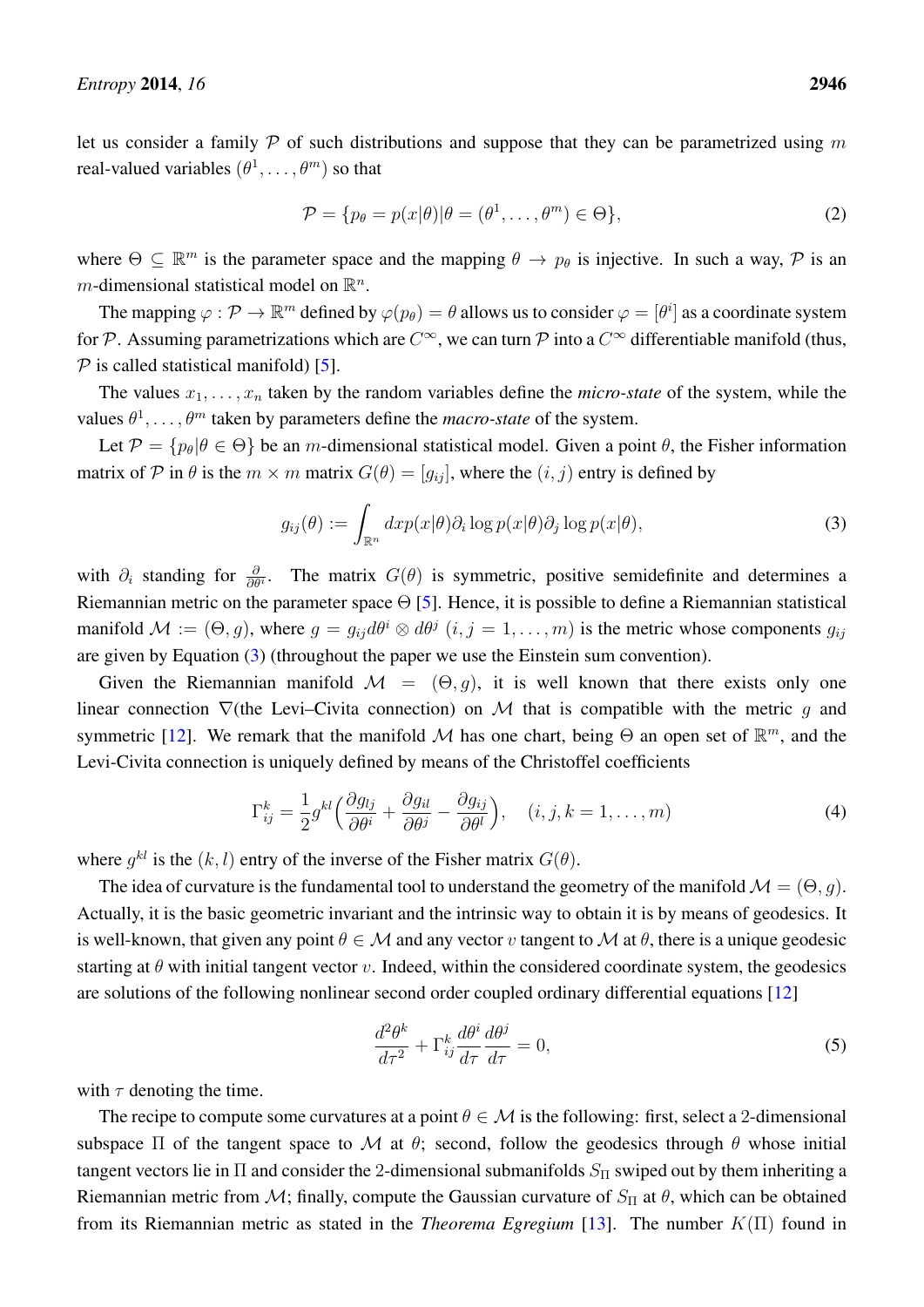such manner is called the *sectional curvature* of  $\mathcal M$  at  $\theta$  associated with the plane  $\Pi$ . In terms of local coordinates, to compute the sectional curvature we need the curvature tensor,

$$
R_{ijk}^h = \frac{\partial \Gamma_{jk}^h}{\partial \theta^i} - \frac{\partial \Gamma_{ik}^h}{\partial \theta^j} + \Gamma_{jk}^l \Gamma_{il}^h - \Gamma_{ik}^l \Gamma_{jl}^h.
$$
 (6)

For any basis  $(\xi, \eta)$  for a 2-plane  $\Pi \subset T_{\theta} \mathcal{M}$ , the sectional curvature at  $\theta \in \mathcal{M}$  is given by [\[12\]](#page-13-11)

<span id="page-3-0"></span>
$$
K(\xi, \eta) = \frac{R(\xi, \eta, \eta, \xi)}{|\xi|^2 |\eta|^2 - \langle \xi, \eta \rangle},\tag{7}
$$

where R is the Riemann curvature tensor which is written in coordinates as  $R = R_{ijkl} d\theta^i \otimes d\theta^j \otimes d\theta^k \otimes d\theta^l$ with  $R_{ijkl} = g_{lh} R_{ijk}^h$  and  $\langle \cdot, \cdot \rangle$  is the inner product defined by the metric g.

The sectional curvature is directly related to the topology of the manifold; along this direction the *Cartan-Hadamard* Theorem [\[13\]](#page-13-12) is enlightening by stating that any complete, simply connected *n*-dimensional manifold with non positive sectional curvature is diffeomorphic to  $\mathbb{R}^n$ .

We can consider upon the statistical manifold  $\mathcal{M} = (\Theta, q)$  the macro-variables  $\theta$  as accessible information and then derive the information dynamical Equation [\(5\)](#page-2-1) from a standard principle of least action of Jacobi type [\[3\]](#page-13-2). The geodesic Equations [\(5\)](#page-2-1) describe a reversible dynamics whose solution is the trajectory between an initial and a final macrostate  $\theta^{\text{initial}}$  and  $\theta^{\text{final}}$ , respectively. The trajectory can be equally traversed in both directions [\[10\]](#page-13-9). Actually, an equation relating instability with geometry exists and it makes hope that some global information about the average degree of instability (chaos) of the dynamics is encoded in global properties of the statistical manifolds [\[7\]](#page-13-6). The fact that this might happen is proved by the special case of constant-curvature manifolds, for which the Jacobi-Levi-Civita equation simplifies to [\[7\]](#page-13-6)

$$
\frac{d^2J^i}{d\tau^2} + KJ^i = 0,\t\t(8)
$$

where K is the constant sectional curvature of the manifold (see Equation  $(7)$ ) and J is the geodesic deviation vector field. On a positively curved manifold, the norm of the separating vector J does not grow, whereas on a negatively curved manifold, the norm of  $J$  grows exponentially in time, and if the manifold is compact, so that its geodesic are sooner or later obliged to fold, this provide an example of chaotic geodesic motion [\[14\]](#page-14-0).

Taking into consideration these facts, we single out as suitable indicator of dynamical (temporal) complexity, the information geometric complexity defined as the average dynamical statistical volume  $[15]$ 

<span id="page-3-2"></span>
$$
\widetilde{\mathit{vol}}\Big[D_{\Theta}^{\text{(geodesic)}}(\tau)\Big] := \frac{1}{\tau} \int_0^\tau d\tau' \mathit{vol}\Big[D_{\Theta}^{\text{(geodesic)}}(\tau')\Big],\tag{9}
$$

where

<span id="page-3-1"></span>
$$
vol\Big[D_{\Theta}^{(\text{geodesic})}(\tau')\Big] := \int_{\mathcal{D}_{\Theta}^{(\text{geodesic})}(\tau')} \sqrt{\det(G(\theta))} \, d\theta,\tag{10}
$$

with  $G(\theta)$  the information matrix whose components are given by Equation [\(3\)](#page-2-0). The integration space  $\mathcal{D}_{\Theta}^{(\text{geodesic})}(\tau')$  is defined as follows

$$
\mathcal{D}_{\Theta}^{(\text{geodesic})}(\tau') := \left\{ \theta = (\theta^1, \dots, \theta^m) : \theta^k(0) \le \theta^k \le \theta^k(\tau') \right\},\tag{11}
$$

where  $\theta^k \equiv \theta^k(s)$  with  $0 \le s \le \tau'$  such that  $\theta^k(s)$  satisfies [\(5\)](#page-2-1). The quantity  $vol \Big[ \mathcal{D}_{\Theta}^{(geodesic)}(\tau') \Big]$  is the volume of the effective parameter space explored by the system at time  $\tau'$ . The temporal average has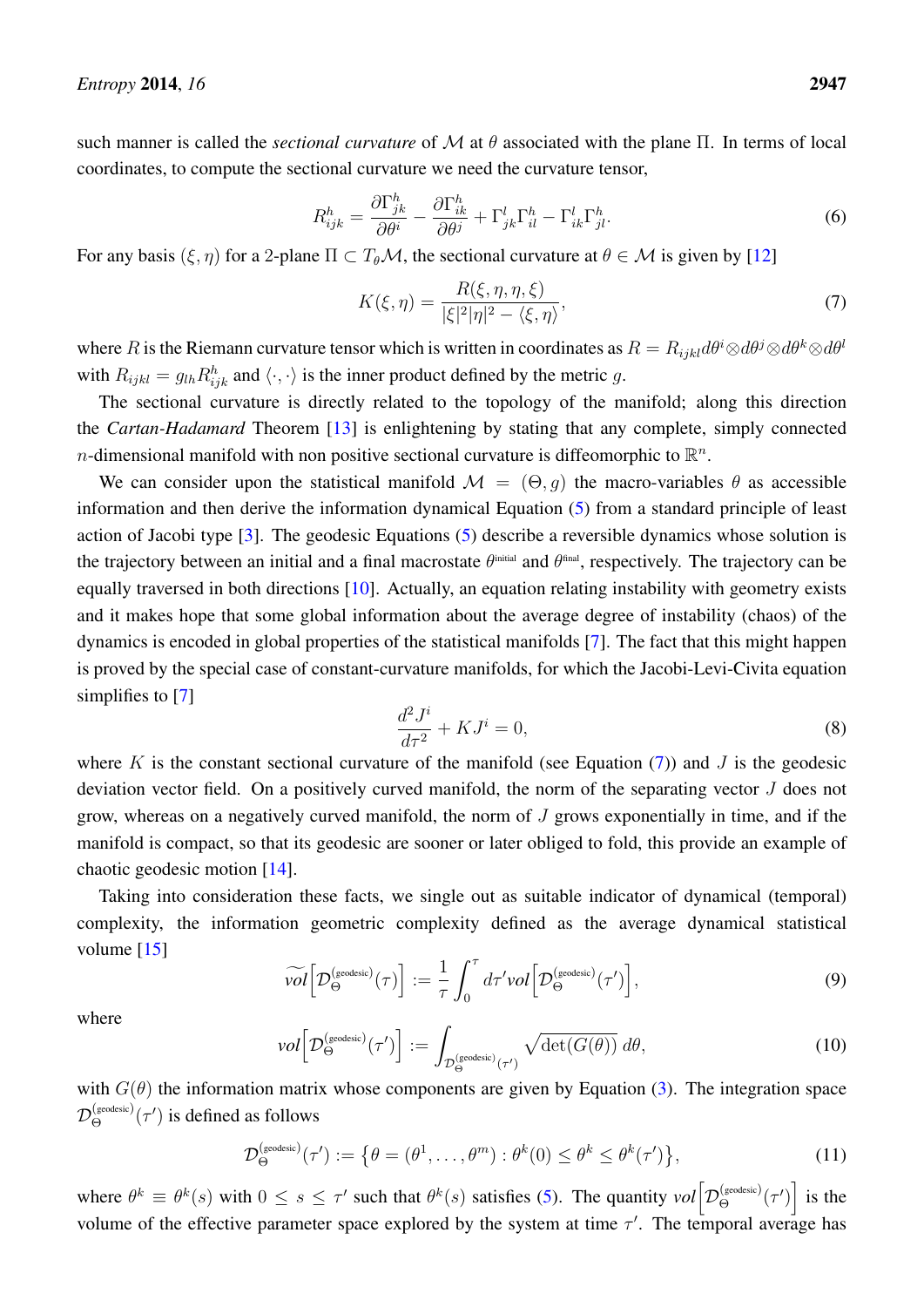been introduced in order to average out the possibly very complex fine details of the entropic dynamical description of the system's complexity dynamics.

Relevant properties, concerning complexity of geodesic paths on curved statistical manifolds, of the quantity [\(10\)](#page-3-1) compared to the Jacobi vector field are discussed in [\[16\]](#page-14-2).

#### <span id="page-4-0"></span>3. The Gaussian Statistical Model

In the following we devote our attention to a Gaussian statistical model  $P$  whose element are multivariate normal joint distributions for *n* real-valued variables  $X_1, \ldots, X_n$  given by

<span id="page-4-1"></span>
$$
p(x|\theta) = \frac{1}{\sqrt{(2\pi)^n \det C}} \exp\left[-\frac{1}{2}(x-\mu)^t C^{-1}(x-\mu)\right],
$$
 (12)

where  $\mu = (\mathbb{E}(X_1), \dots, \mathbb{E}(X_n))$  is the *n*-dimensional mean vector and C denotes the  $n \times n$  covariance matrix with entries  $c_{ij} = \mathbb{E}(X_i X_j) - \mathbb{E}(X_i) \mathbb{E}(X_j)$ ,  $i, j = 1, ..., n$ . Since  $\mu$  is a *n*-dimensional real vector and C is a  $n \times n$  symmetric matrix, the parameters involved in this model should be  $n + \frac{n(n+1)}{2}$  $\frac{i+1j}{2}$ . Moreover  $C$  is a symmetric, positive definite matrix, hence we have the parameter space given by

<span id="page-4-4"></span>
$$
\Theta := \{ (\mu, C) | \mu \in \mathbb{R}^n, C \in \mathbb{R}^{n \times n}, C > 0 \}. \tag{13}
$$

Hereafter we consider the statistical model given by Equation  $(12)$  when the covariance matrix C has only variances  $\sigma_i^2 = \mathbb{E}(X_i^2) - (\mathbb{E}(X_i))^2$  as parameters. In fact we assume that the non diagonal entry  $(i, j)$  of the covariance matrix C equals  $\rho \sigma_i \sigma_j$  with  $\rho \in \mathbb{R}$  quantifying the degree of correlation.

We may further notice that the function  $f_{ij}(x) := \partial_i \log p(x|\theta) \partial_j \log p(x|\theta)$ , when  $p(x|\theta)$  is given by Equation [\(12\)](#page-4-1), is a polynomial in the variables  $x_i$  ( $i = 1, \ldots, n$ ) whose degree is not grater than four. Indeed, we have that

$$
\partial_i \log p(x|\theta) = \frac{1}{p(x|\theta)} \partial_i p(x|\theta) = \partial_i \frac{1}{\sqrt{(2\pi)^n \det C}} + \partial_i \left[ -\frac{1}{2} (x - \mu)^t C^{-1} (x - \mu) \right],\tag{14}
$$

and, therefore, the differentiation does not affect variables  $x_i$ . With this in mind, in order to compute the integral in  $(3)$ , we can use the following formula [\[17\]](#page-14-3)

<span id="page-4-3"></span>
$$
\frac{1}{\sqrt{(2\pi)^n \det C}} \int dx f_{ij}(x) \exp\left[-\frac{1}{2}(x-\mu)^t C^{-1}(x-\mu)\right] = \exp\left[\frac{1}{2} \sum_{h,k=1}^n c_{hk} \frac{\partial}{\partial x_h} \frac{\partial}{\partial x_k}\right] f_{ij}|_{x=\mu}, \tag{15}
$$

where the exponential denotes the power series over its argument (the differential operator).

#### <span id="page-4-2"></span>*3.1. The monovariate Gaussian Statistical Model*

We now start to apply the concepts of the previous section to a Gaussian statistical model of Equation [\(12\)](#page-4-1) for  $n = 1$ . In this case, the dimension of the statistical Riemannian manifold  $\mathcal{M} = (\Theta, q)$ is at most two. Indeed, to describe elements of the statistical model  $P$  given by Equation [\(12\)](#page-4-1), we basically need the mean  $\mu = \mathbb{E}(X)$  and variance  $\sigma^2 = \mathbb{E}(X - \mu)^2$ . We deal separately with the cases when the monovariate model has only  $\mu$  as macro-variable (Case 1), when  $\sigma$  is the unique macro-variable (Case 2), and finally when both  $\mu$  and  $\sigma$  are macro-variables (Case 3).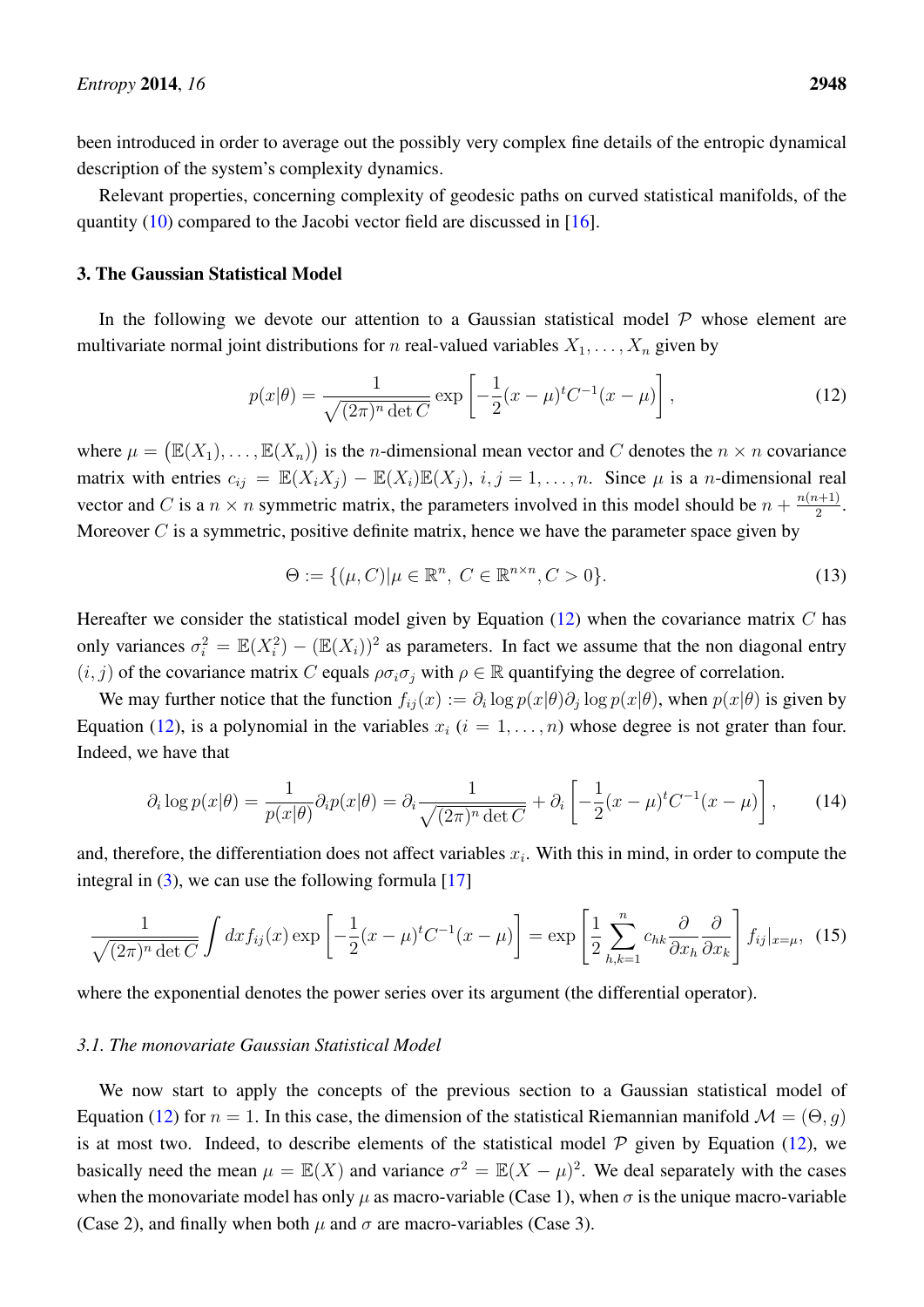#### 3.1.1. Case 1

Consider the monovariate model with only  $\mu$  as macro-variable by setting  $\sigma = 1$ . In this case the manifold M is trivially the real *flat* straight line, since  $\mu \in (-\infty, +\infty)$ . Indeed, the integral in [\(3\)](#page-2-0) is equal to 1 when the distribution  $p(x|\theta)$  reads as  $p(x|\mu) = \frac{\exp \left[-\frac{1}{2}(x-\mu)^2\right]}{\sqrt{2\pi}}$ ; so the metric is  $g = d\mu^2$ . Furthermore, from Equations [\(4\)](#page-2-2) and [\(5\)](#page-2-1) the information dynamics is described by the geodesic  $\mu(\tau)$  $A_1\tau + A_2$ , where  $A_1, A_2 \in \mathbb{R}$ . Hence, the volume of Equation [\(10\)](#page-3-1) results  $vol \Big[ \mathcal{D}_{\Theta}^{(geodesic)}(\tau') \Big] = \int d\mu =$  $A_1\tau + A_2$ ; since this quantity must be positive we assume  $A_1, A_2 > 0$ . Finally, the asymptotic behavior of the IGC  $(9)$  is

<span id="page-5-0"></span>
$$
\widetilde{\mathit{vol}}\Big[\mathcal{D}_{\Theta}^{\text{(geodesic)}}(\tau)\Big] \approx \left(\frac{A_1}{2}\right)\tau.
$$
\n(16)

This shows that the complexity linearly increases in time meaning that acquiring information about  $\mu$ and updating it, is not enough to increase our knowledge about the micro state of the system.

#### 3.1.2. Case 2

Consider now the monovariate Gaussian statistical model of Equation[\(12\)](#page-4-1) when  $\mu = \mathbb{E}(X) = 0$  and the macro-variable is only  $\sigma$ . In this case the probability distribution function reads  $p(x|\sigma) = \frac{\exp\left[-\frac{x^2}{2\sigma^2}\right]}{\sqrt{2\pi}\sigma^2}$  $\sqrt{2\pi\sigma^2}\over \sqrt{2\pi}\sigma^2$ while the Fisher–Rao metric becomes  $g = \frac{2}{\sigma^2} d\sigma^2$ . Emphasizing that also in this case the manifold is flat as well, we derive the information dynamics by means of Equations [\(4\)](#page-2-2) and [\(5\)](#page-2-1) and we obtain the geodesic  $\sigma(\tau) = A_1 \exp \left[A_2 \tau\right]$ . The volume in Equation [\(10\)](#page-3-1) then results

$$
vol\Big[\mathcal{D}_{\Theta}^{\text{(geodesic)}}(\tau')\Big] = \int \frac{\sqrt{2}}{\sigma} d\sigma = \sqrt{2} \log\big[A_1 \exp\big[A_2 \tau\big]\big].\tag{17}
$$

Again, to have positive volume we have to assume  $A_1, A_2 > 0$ . Finally, the (asymptotic) IGC [\(9\)](#page-3-2) becomes

<span id="page-5-1"></span>
$$
\widetilde{\text{vol}}\Big[\mathcal{D}_{\Theta}^{\text{(geodesic)}}(\tau)\Big] \approx \left(\frac{\sqrt{2}A_2}{2}\right)\tau. \tag{18}
$$

This shows that also in this case the complexity linearly increases in time meaning that acquiring information about  $\sigma$  and updating it, is not enough to increase our knowledge about the micro-state of the system.

#### 3.1.3. Case 3

The take home message of the previous cases is that we have to account for both mean  $\mu$  and variance  $\sigma$  as macro-variables to look for possible non increasing complexity. Hence, consider the probability distribution function is given by,

$$
p(x_1, x_2 | \mu, \sigma) = \frac{\exp\left[-\frac{1}{2} \frac{(x-\mu)^2}{\sigma^2}\right]}{\sigma \sqrt{2\pi}}.
$$
\n(19)

The dimension of the Riemannian manifold  $\mathcal{M} = (\Theta, g)$  is two, where the parameter space  $\Theta$  is given by  $\Theta = \{(\mu, \sigma) | \mu \in (-\infty, +\infty), \sigma > 0\}$  and the Fisher–Rao metric reads as  $g = \frac{1}{\sigma^2} d\mu^2 + \frac{2}{\sigma^2} d\sigma^2$ . Here, the sectional curvature given by Equation [\(7\)](#page-3-0) is a negative function and despite the fact that is not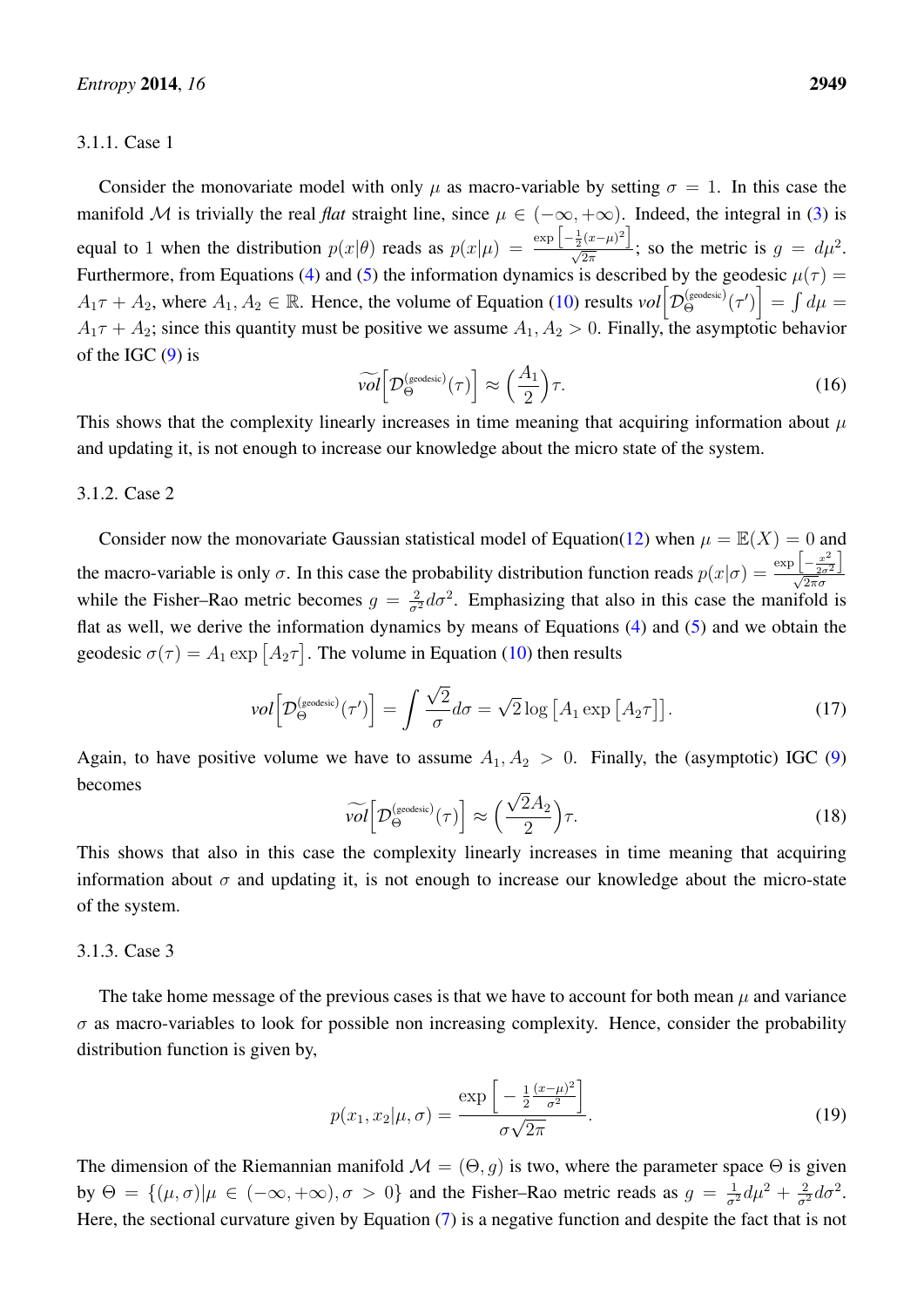constant, we expect a decreasing behavior in time of the IGC. Thanks to Equation [\(4\)](#page-2-2), we find that the only non negative Christoffel coefficients are  $\Gamma_{12}^1 = -\frac{1}{\sigma}$  $\frac{1}{\sigma}$ ,  $\Gamma_{11}^2 = \frac{1}{2\sigma}$  $\frac{1}{2\sigma}$  and  $\Gamma_{22}^2 = -\frac{1}{\sigma}$  $\frac{1}{\sigma}$ . Substituting them into Equation [\(5\)](#page-2-1) we derive the following geodesic equations

$$
\begin{cases}\n\frac{d^2\mu(\tau)}{d\tau^2} - \frac{2}{\sigma} \frac{d\sigma}{d\tau} \frac{d\mu}{d\tau} = 0, \\
\frac{d^2\sigma(\tau)}{d\tau^2} - \frac{1}{\sigma} \left(\frac{d\sigma}{d\tau}\right)^2 + \frac{1}{2\sigma} \left(\frac{d\mu}{d\tau}\right)^2 = 0.\n\end{cases}
$$
\n(20)

The integration of the above coupled differential equations is non-trivial. We follow the method described in [\[10\]](#page-13-9) and arrive at

<span id="page-6-0"></span>
$$
\sigma(\tau) = \frac{2\sigma_0 \exp\left[\frac{\sigma_0 |A_1|}{\sqrt{2}} \tau\right]}{1 + \exp\left[\frac{2\sigma_0 |A_1|}{\sqrt{2}} \tau\right]}, \qquad \mu(\tau) = -\frac{2\sigma_0 \sqrt{2}A_1}{|A_1|\left(1 + \exp\left[\frac{2\sigma_0 |A_1|}{\sqrt{2}} \tau\right]\right)},\tag{21}
$$

where  $\sigma_0$  and  $A_1$  are real constants. Then, using [\(21\)](#page-6-0), the volume of Equation [\(10\)](#page-3-1) results

$$
vol\left[\mathcal{D}_{\Theta}^{(\text{geodesic})}(\tau')\right] = \int \frac{\sqrt{2}}{\sigma^2} d\sigma d\mu = \frac{\sqrt{2}A_1}{|A_1|} \exp\left[-\frac{\sigma_0|A_1|}{\sqrt{2}}\tau\right].\tag{22}
$$

Since the last quantity must be positive, we assume  $A_1 > 0$ . Finally, employing the above expression into Equation [\(9\)](#page-3-2) we arrive at

<span id="page-6-1"></span>
$$
\widetilde{\mathit{vol}}\Big[\mathcal{D}_{\Theta}^{\text{(geodesic)}}(\tau)\Big] \approx \Big(\frac{2}{\sigma_0 A_1}\Big)\frac{1}{\tau}.\tag{23}
$$

We can now see a reduction in time of the complexity meaning that acquiring information about both  $\mu$ and  $\sigma$  and updating them allows us to increase our knowledge about the micro state of the system.

Hence, comparing Equations  $(16)$ ,  $(18)$  and  $(23)$  we conclude that the entropic inferences on a Gaussian distributed micro-variable is carried out in a more efficient manner when both its mean and the variance in the form of information constraints are available. Macroscopic predictions when only one of these pieces of information are available are more complex.

#### <span id="page-6-2"></span>*3.2. Bivariate Gaussian Statistical Model*

Consider now the Gaussian statistical model  $P$  of the Equation [\(12\)](#page-4-1) when  $n = 2$ . In this case the dimension of the Riemannian manifold  $\mathcal{M} = (\Theta, q)$  is at most four. From the analysis of the monovariate Gaussian model in Section [3.1](#page-4-2) we have understood that both mean and variance should be considered. Hence the minimal assumption is to consider  $\mathbb{E}(X_1) = \mathbb{E}(X_2) = \mu$  and  $\mathbb{E}(X_1 - \mu)^2 = \mathbb{E}(X_2 - \mu)^2 = \sigma^2$ . Furthermore, in this case we have also to take into account the possible presence of (micro) correlations, which appear at the level of macro-states as off-diagonal terms in the covariance matrix. In short, this implies considering the following probability distribution function

$$
p(x_1, x_2 | \mu, \sigma) = \frac{\exp\left[-\frac{1}{2\sigma^2(1-\rho^2)} \left((x_1 - \mu)^2 - 2\rho(x_1 - \mu)(x_2 - \mu) + (x_2 - \mu)^2\right)\right]}{2\pi\sigma^2\sqrt{1-\rho^2}},
$$
(24)

where  $\rho \in (-1, 1)$ .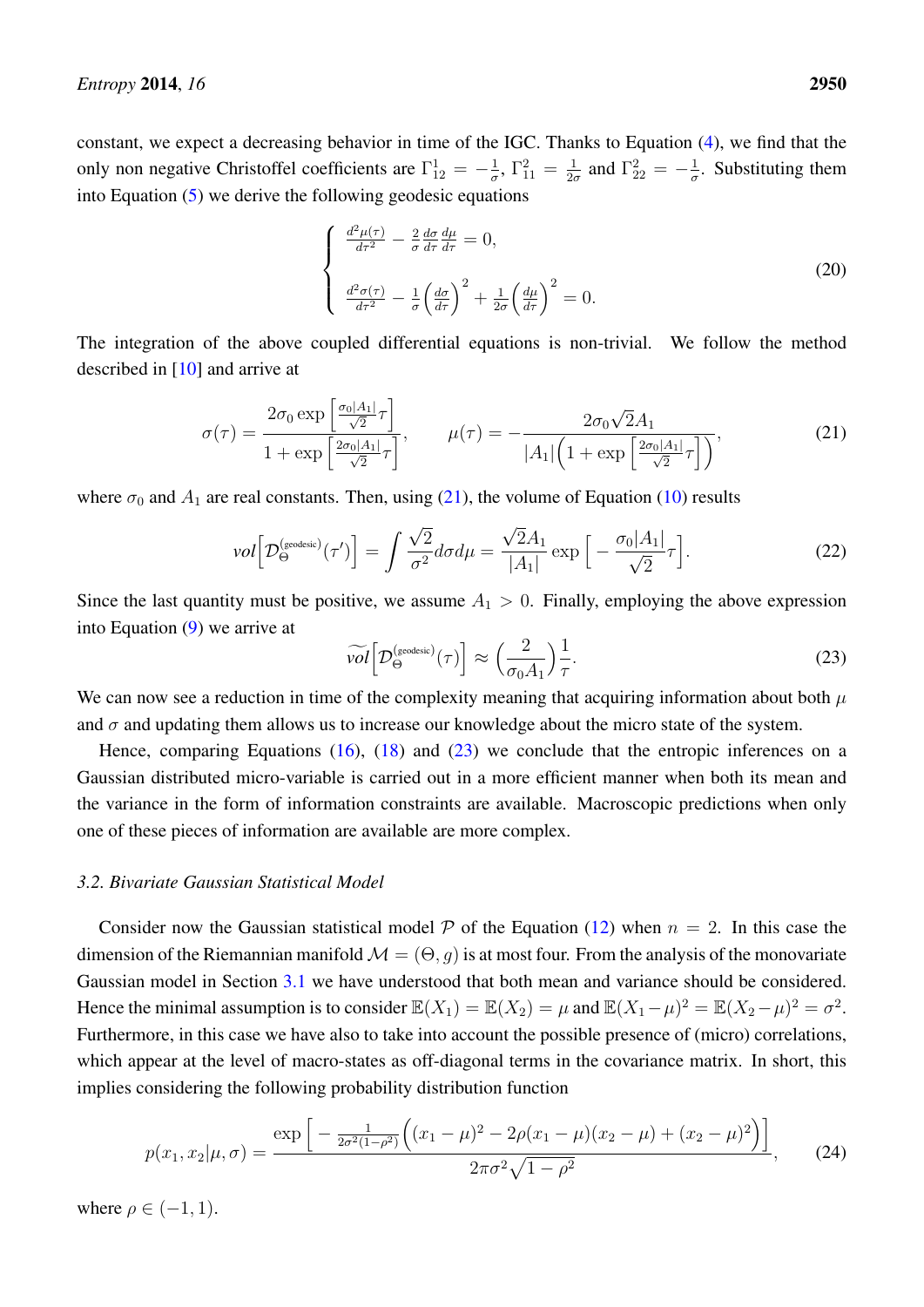Thanks to Equation [\(15\)](#page-4-3) we compute the Fisher-Information matrix G and find  $g = g_{11}d\mu^2 + g_{22}d\sigma^2$ with,

$$
g_{11} = \frac{2}{\sigma^2(\rho + 1)}; \ g_{22} = \frac{4}{\sigma^2}.
$$
 (25)

The only non trivial Christoffel coefficients [\(4\)](#page-2-2) are  $\Gamma_{12}^1 = -\frac{1}{\sigma}$  $\frac{1}{\sigma}$ ,  $\Gamma_{11}^2 = \frac{1}{2\sigma(\rho+1)}$  and  $\Gamma_{22}^2 = -\frac{1}{\sigma}$  $\frac{1}{\sigma}$ . In this case as well, the sectional curvature (Equation [\(7\)](#page-3-0)) of the manifold  $\mathcal M$  is a negative function and so we may expect a decreasing asymptotic behavior for the IGC. From Equation [\(5\)](#page-2-1) it follows that the geodesic equations are,

$$
\begin{cases}\n\frac{d^2\mu(\tau)}{d\tau^2} - \frac{2}{\sigma} \frac{d\sigma}{d\tau} \frac{d\mu}{d\tau} = 0 \\
\frac{d^2\sigma(\tau)}{d\tau^2} - \frac{1}{\sigma} \left(\frac{d\sigma}{d\tau}\right)^2 + \frac{1}{2(1+\rho)\sigma} \left(\frac{d\mu}{d\tau}\right)^2 = 0,\n\end{cases}
$$
\n(26)

whose solutions are,

<span id="page-7-0"></span>
$$
\sigma(\tau) = \frac{2\sigma_0 \exp\left[\frac{\sigma_0 |A_1|}{\sqrt{2(1+\rho)}} \tau\right]}{1 + \exp\left[\frac{2\sigma_0 |A_1|}{\sqrt{2(1+\rho)}} \tau\right]}, \quad \mu(\tau) = -\frac{2\sigma_0 \sqrt{2(1+\rho)} A_1}{|A_1| \left(1 + \exp\left[\frac{2\sigma_0 |A_1|}{\sqrt{2(1+\rho)}} \tau\right]\right)}.
$$
(27)

Using  $(27)$  in Equation  $(10)$  gives the volume,

<span id="page-7-1"></span>
$$
vol\left[\mathcal{D}_{\Theta}^{(\text{geodesic})}(\tau')\right] = \int \frac{2\sqrt{2}}{\sqrt{1+\rho}\,\sigma^2} d\sigma d\mu = \frac{4A_1}{|A_1|} \exp\Big[-\frac{\sigma_0|A_1|}{\sqrt{2(1+\rho)}}\tau\Big].\tag{28}
$$

To have it positive we have to assume  $A_1 > 0$ . Finally, employing [\(28\)](#page-7-1) in [\(9\)](#page-3-2) leads to the IGC,

<span id="page-7-2"></span>
$$
\widetilde{\text{vol}}\left[\mathcal{D}_{\Theta}^{\text{(geodesic)}}(\tau)\right] \approx \left(\frac{4\sqrt{2}}{\sigma_0 A_1}\right) \frac{\sqrt{1+\rho}}{\tau},\tag{29}
$$

with  $\rho \in (-1, 1)$ . We may compare the asymptotic expression of the ICGs in the presence and in the absence of correlations, obtaining

<span id="page-7-3"></span>
$$
R_{\text{bivariate}}^{\text{strong}}(\rho) := \frac{\widetilde{vol}\Big[D_{\Theta}^{\text{(geodesic)}}(\tau)\Big]}{\widetilde{vol}\Big[D_{\Theta}^{\text{(geodesic)}}(\tau)\Big]_{\rho=0}} = \sqrt{1+\rho},\tag{30}
$$

where "strong" stands for the fully connected lattice underlying the micro-variables. The ratio  $R_{\text{bivariate}}^{\text{strong}}(\rho)$ results a *monotonic* increasing function of ρ.

While the temporal behavior of the IGC  $(29)$  is similar to the IGC in  $(23)$ , here correlations play a fundamental role. From Equation [\(30\)](#page-7-3), we conclude that entropic inferences on two Gaussian distributed micro-variables on a fully connected lattice is carried out in a more efficient manner when the two micro-variables are negatively correlated. Instead, when such micro-variables are positively correlated, macroscopic predictions become more complex than in the absence of correlations.

Intuitively, this is due to the fact that for anticorrelated variables, an increase in one variable implies a decrease in the other one (different directional change): variables become more distant, thus more distinguishable in the Fisher–Rao information metric sense. Similarly, for positively correlated variables, an increase or decrease in one variable always predicts the same directional change for the second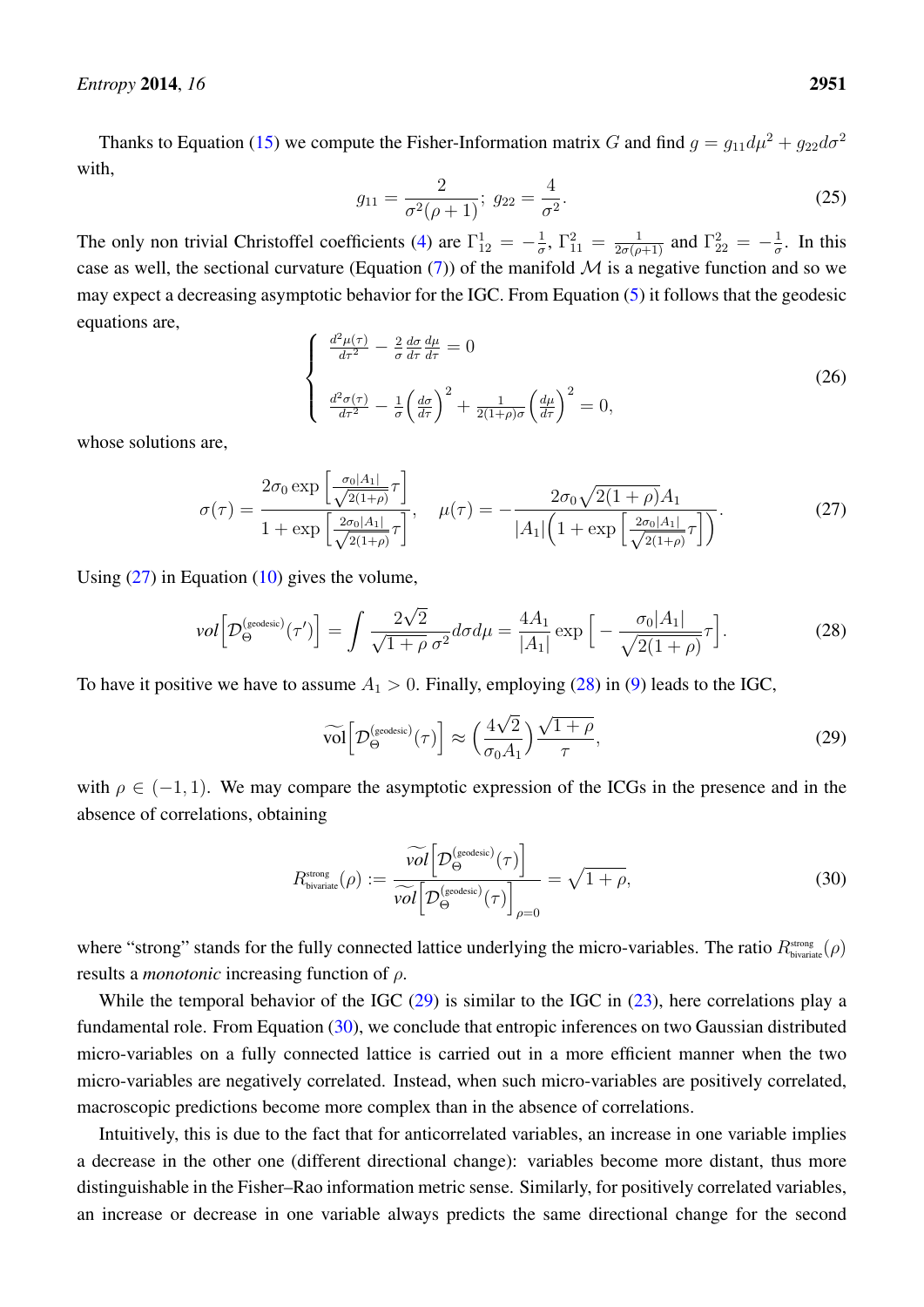variable: variables do not become more distant, thus more distinguishable in the Fisher–Rao information metric sense. This may lead us to guess that in the presence of anticorrelations, motion on curved statistical manifolds via the Maximum Entropy updating methods becomes less complex.

#### *3.3. Trivariate Gaussian Statistical Model*

In this section we consider a Gaussian statistical model  $P$  of the Equation [\(12\)](#page-4-1) when  $n = 3$ . In this case as well, in order to understand the asymptotic behavior of the IGC in the presence of correlations between the micro-states, we make the minimal assumption that, given the random vector  $X = (X_1, X_2, X_3)$  distributed according to a trivariate Gaussian, then  $\mathbb{E}(X_1) = \mathbb{E}(X_2) = \mathbb{E}(X_3) = \mu$ and  $\mathbb{E}(X_1 - \mu)^2 = \mathbb{E}(X_2 - \mu)^2 = \mathbb{E}(X_2 - \mu)^2 = \sigma^2$ . Therefore, the space of the parameters of  $\mathcal P$  is given by  $\Theta = \{(\mu, \sigma) | \mu \in \mathbb{R}, \sigma > 0\}.$ 

The manifold  $\mathcal{M} = (\Theta, q)$  changes its metric structure depending on the number of correlations between micro-variables, namely, one, two, or three . The covariance matrices corresponding to these cases read, modulo the congruence via a permutation matrix [\[17\]](#page-14-3),

$$
C_1 = \sigma^2 \begin{pmatrix} 1 & \rho & 0 \\ \rho & 1 & 0 \\ 0 & 0 & 1 \end{pmatrix}, \qquad C_2 = \sigma^2 \begin{pmatrix} 1 & \rho & \rho \\ \rho & 1 & 0 \\ \rho & 0 & 1 \end{pmatrix}, \qquad C_3 = \sigma^2 \begin{pmatrix} 1 & \rho & \rho \\ \rho & 1 & \rho \\ \rho & \rho & 1 \end{pmatrix}.
$$
 (31)

3.3.1. Case 1

First, we consider the trivariate Gaussian statistical model of Equation [\(12\)](#page-4-1) when  $C \equiv C_1$ . Then proceeding like in Section [3.2](#page-6-2) we have  $g = g_{11} d\mu^2 + g_{22} d\sigma^2$ , where  $g_{11} = \frac{3+\rho}{(1+\rho)\sigma^2}$  and  $g_{22} = \frac{6}{\sigma^2}$  $rac{6}{\sigma^2}$ . Also in this case we find that the sectional curvature of Equation [\(7\)](#page-3-0) is a negative function. Hence, as we state in Section [2,](#page-1-0) we may expect a decreasing (in time) behavior of the information geometry complexity. Furthermore, we obtain the geodesics

$$
\sigma(\tau) = \frac{2\sigma_0 \exp\left[\sigma_0 \sqrt{\mathcal{A}(\rho)} \,\tau\right]}{1 + \exp\left[2\sigma_0 \sqrt{\mathcal{A}(\rho)} \,\tau\right]}, \ \mu(\tau) = -\frac{2\sigma_0 A_1}{\sqrt{\mathcal{A}(\rho)}} \frac{1}{1 + \exp\left[2\sigma_0 \sqrt{\mathcal{A}(\rho)} \,\tau\right]},\tag{32}
$$

where  $A(\rho) = \frac{A_1^2(3+\rho)}{6(1+\rho)}$  $\frac{4^2(3+\rho)}{6(1+\rho)}$  and  $A_1 \in \mathbb{R}$ . We remark that  $\mathcal{A}(\rho) > 0$  for all  $\rho \in (-1,1)$ . Then, the volume [\(10\)](#page-3-1) becomes

<span id="page-8-0"></span>
$$
vol\left[\mathcal{D}_{\Theta}^{(\text{geodesic})}(\tau')\right] = \int \sqrt{\frac{6(3-4\rho)}{(1-2\rho^2)}} \frac{1}{\sigma^2} d\sigma d\mu = \frac{6A_1}{|A_1|} \exp\left[-\sigma_0 \sqrt{\mathcal{A}(\rho)} \,\tau\right],\tag{33}
$$

requiring  $A_1 > 0$  for its positivity. Finally, using [\(33\)](#page-8-0) in [\(9\)](#page-3-2) we arrive at the asymptotic behavior of the IGC √

<span id="page-8-1"></span>
$$
\widetilde{\text{vol}}\Big[\mathcal{D}_{\Theta}^{\text{(geodesic)}}(\tau)\Big] \approx \left(\frac{6\sqrt{6}}{\sigma_0 A_1}\right) \sqrt{\frac{1+\rho}{3+\rho}} \frac{1}{\tau}.\tag{34}
$$

Comparing [\(34\)](#page-8-1) in the presence and in the absence of correlations yields

<span id="page-8-2"></span>
$$
R_{\text{trivariate}}^{\text{weak}}(\rho) := \frac{\widetilde{vol}\Big[D_{\Theta}^{\text{(geodesic)}}(\tau)\Big]}{\widetilde{vol}\Big[D_{\Theta}^{\text{(geodesic)}}(\tau)\Big]_{\rho=0}} = \sqrt{3}\sqrt{\frac{1+\rho}{3+\rho}},\tag{35}
$$

where "weak" stands for low degree of connection in the lattice underlying the micro-variables

Notice that  $R_{\text{trivariate}}^{\text{weak}}(\rho)$  is a monotonic increasing function of the argument  $\rho \in (-1, 1)$ .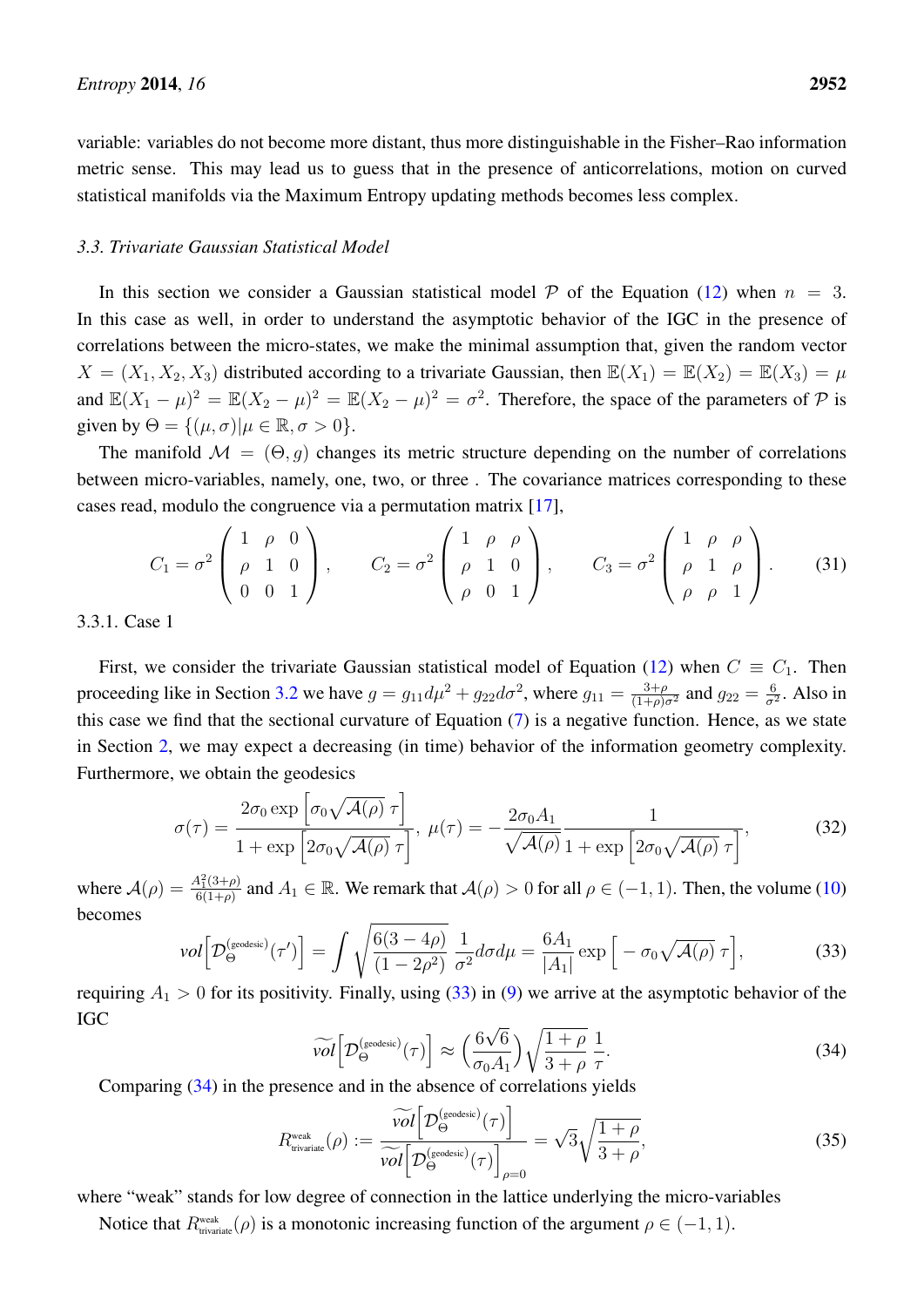#### 3.3.2. Case 2

When the trivariate Gaussian statistical model of Equation [\(12\)](#page-4-1) has  $C \equiv C_2$ , the condition  $C > 0$ constraints the correlation coefficient to be  $\rho \in (-1)$  $\sqrt{2}$  $\frac{2}{2}$  $\frac{1}{\sqrt{2}}$  $\frac{\sqrt{2}}{2}$ ). Proceeding again like in Section [3.2](#page-6-2) we have  $g = g_{11} d\mu^2 + g_{22} d\sigma^2$ , where  $g_{11} = \frac{3-4\rho}{(1-2\rho^2)}$  $\frac{3-4\rho}{(1-2\rho^2)\sigma^2}$  and  $g_{22}=\frac{6}{\sigma^2}$  $\frac{6}{\sigma^2}$ . The sectional curvature of Equation [\(7\)](#page-3-0) is a negative function as well and so we may apply the arguments of Section [2](#page-1-0) expecting a decreasing in time of the complexity. Furthermore, we obtain the geodesics

$$
\sigma(\tau) = \frac{2\sigma_0 \exp\left[\sigma_0 \sqrt{\mathcal{A}(\rho)} \,\tau\right]}{1 + \exp\left[2\sigma_0 \sqrt{\mathcal{A}(\rho)} \,\tau\right]}, \ \mu(\tau) = -\frac{2\sigma_0 A_1}{\sqrt{\mathcal{A}(\rho)}} \frac{1}{1 + \exp\left[2\sigma_0 \sqrt{\mathcal{A}(\rho)} \,\tau\right]},\tag{36}
$$

where  $A(\rho) = \frac{A_1^2(3-4\rho)}{6(1-2\rho^2)}$  $\frac{A_1^2(3-4\rho)}{6(1-2\rho^2)}$  and  $A_1 \in \mathbb{R}$ . We remark that  $\mathcal{A}(\rho) > 0$  for all  $\rho \in \left(-\frac{\sqrt{2}}{2}\right)$  $\frac{\sqrt{2}}{2},$  $\sqrt{2}$  $\frac{\sqrt{2}}{2}$ ). Then, the volume [\(10\)](#page-3-1) becomes

<span id="page-9-0"></span>
$$
vol\Big[\mathcal{D}_{\Theta}^{(geodesic)}(\tau')\Big] = \int \sqrt{\frac{6(3-4\rho)}{(1-2\rho^2)}} \, \frac{1}{\sigma^2} d\sigma d\mu = \frac{6A_1}{|A_1|} \exp\Big[-\sigma_0 \sqrt{\mathcal{A}(\rho)} \,\tau\Big].\tag{37}
$$

We have to set  $A_1 > 0$  for the positivity of the volume [\(37\)](#page-9-0), and using it in [\(9\)](#page-3-2) we arrive at the asymptotic behavior of the IGC √

<span id="page-9-1"></span>
$$
\widetilde{\text{vol}}\Big[\mathcal{D}_{\Theta}^{\text{(geodesic)}}(\tau)\Big] \approx \left(\frac{6\sqrt{6}}{\sigma_0 A_1}\right) \sqrt{\frac{1-2\rho^2}{3-4\rho}} \frac{1}{\tau}.\tag{38}
$$

Then, comparing [\(38\)](#page-9-1) in the presence and in the absence of correlations yields

<span id="page-9-4"></span>
$$
R_{\text{trivariate}}^{\text{midly weak}}(\rho) := \frac{\widetilde{vol}\bigg[D_{\Theta}^{\text{(geodesic)}}(\tau)\bigg]}{\widetilde{vol}\bigg[D_{\Theta}^{\text{(geodesic)}}(\tau)\bigg]_{\rho=0}} = \sqrt{3}\sqrt{\frac{1-2\rho^2}{3-4\rho}},\tag{39}
$$

where "mildly weak" stands for a lattice (underlying micro-variables) neither fully connected nor with minimal connection.

This is a function of the argument  $\rho \in (-1)$  $\sqrt{2}$  $\frac{2}{2}$ ,  $\sqrt{2}$  $\sqrt{\frac{2}{2}}$ ) that attains the maximum  $\sqrt{\frac{3}{2}}$  $\frac{3}{2}$  at  $\rho = \frac{1}{2}$ gument  $\rho \in \left(-\frac{\sqrt{2}}{2}, \frac{\sqrt{2}}{2}\right)$  that attains the maximum  $\sqrt{\frac{3}{2}}$  at  $\rho = \frac{1}{2}$ , while in the extrema of the interval  $\left(-\frac{\sqrt{2}}{2}\right)$  $\frac{\sqrt{2}}{2},\frac{\sqrt{2}}{2}$  $\frac{\sqrt{2}}{2}$ ) it tends to zero.

#### 3.3.3. Case 3

Last, we consider the trivariate Gaussian statistical model of the Equation [\(12\)](#page-4-1) when  $C \equiv C_3$ . In this case, the condition  $C > 0$  requires the correlation coefficient to be  $\rho \in (-\frac{1}{2})$  $\frac{1}{2}$ , 1). Proceeding again like in Section [3.2](#page-6-2) we have  $g = g_{11} d\mu^2 + g_{22} d\sigma^2$ , where  $g_{11} = \frac{3}{(1+2\rho)\sigma^2}$  and  $g_{22} = \frac{6}{\sigma^2}$  $\frac{6}{\sigma^2}$ . We find that the sectional curvature of Equation [\(7\)](#page-3-0) is a negative function; hence, we may expect a decreasing (in time) behavior of the complexity. It follows the geodesics

<span id="page-9-2"></span>
$$
\sigma(\tau) = \frac{2\sigma_0 \exp\left[\sigma_0 \sqrt{\mathcal{A}(\rho)} \,\tau\right]}{1 + \exp\left[2\sigma_0 \sqrt{\mathcal{A}(\rho)} \,\tau\right]}, \ \mu(\tau) = -\frac{2\sigma_0 A_1}{\sqrt{\mathcal{A}(\rho)}} \frac{1}{1 + \exp\left[2\sigma_0 \sqrt{\mathcal{A}(\rho)} \,\tau\right]},\tag{40}
$$

where  $\mathcal{A}(\rho) = \frac{A_1^2}{2(1+2\rho)}$  and  $A_1 \in \mathbb{R}$ . We note that  $\mathcal{A}(\rho) > 0$  for all  $\rho \in (-\frac{1}{2})$  $(\frac{1}{2}, 1)$ . Using [\(40\)](#page-9-2), we compute

<span id="page-9-3"></span>
$$
vol\Big[\mathcal{D}_{\Theta}^{(geodesic)}(\tau')\Big] = \int \frac{3\sqrt{2}}{\sqrt{(1+2\rho)}} \frac{1}{\sigma^2} d\sigma d\mu = \frac{6\sqrt{2}A_1}{|A_1|} \exp\Big[-\sigma_0 \sqrt{\mathcal{A}(\rho)} \,\tau\Big].\tag{41}
$$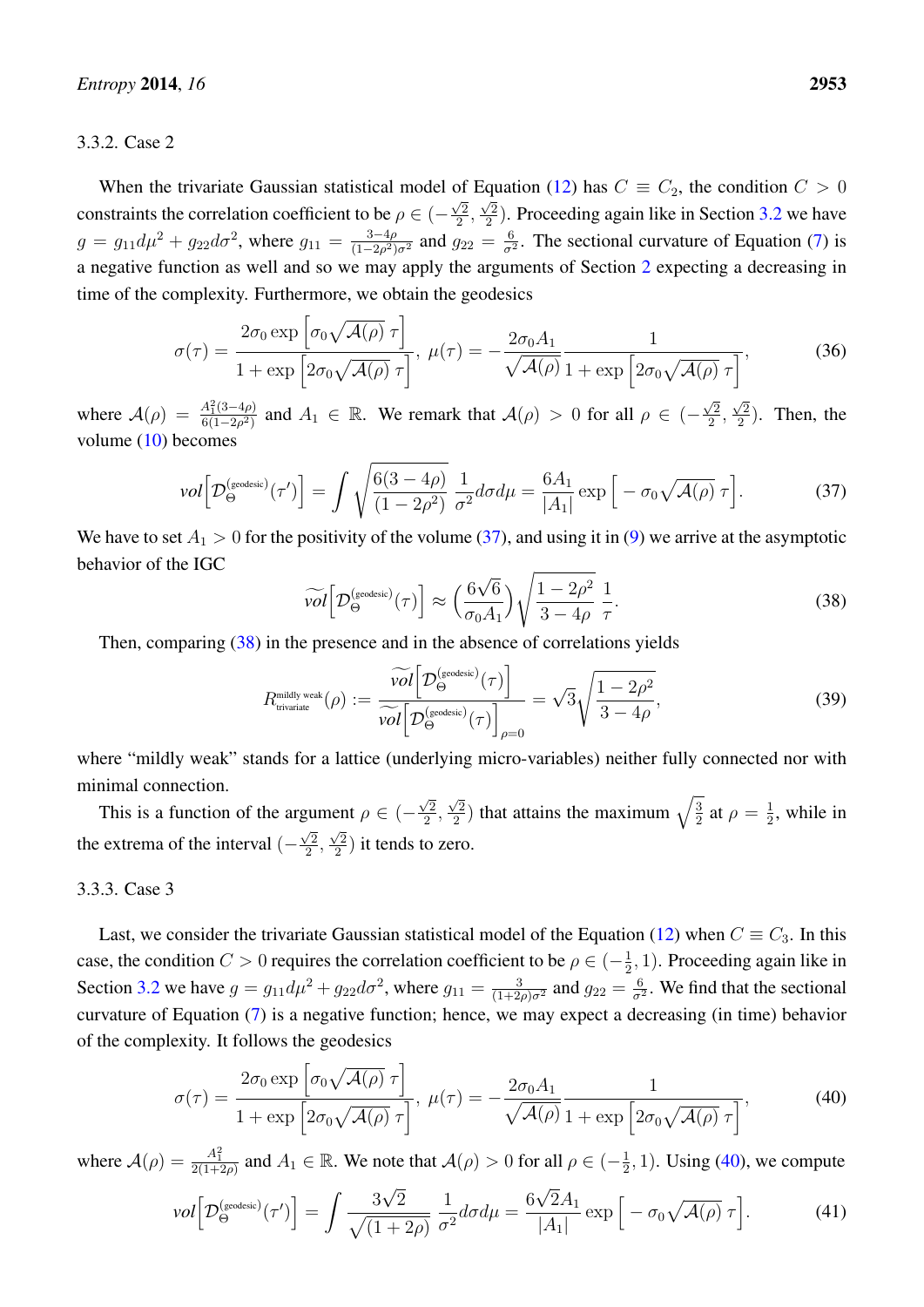Also in this case we need to assume  $A_1 > 0$  to have positive volume. Finally, substituting Equation [\(41\)](#page-9-3) into Equation [\(9\)](#page-3-2), the asymptotic behavior of the IGC results

<span id="page-10-0"></span>
$$
\widetilde{\mathit{vol}}\Big[\mathcal{D}_{\Theta}^{\text{(geodesic)}}(\tau)\Big] \approx \left(\frac{12}{\sigma_0 A_1}\right) \sqrt{1+2\rho} \frac{1}{\tau}.\tag{42}
$$

The comparison of [\(42\)](#page-10-0) in the presence and in the absence of correlations yields

<span id="page-10-1"></span>
$$
R_{\text{trivariate}}^{\text{strong}}(\rho) := \frac{\widetilde{vol} \Big[ \mathcal{D}_{\Theta}^{\text{(geodesic)}}(\tau) \Big]}{\widetilde{vol} \Big[ \mathcal{D}_{\Theta}^{\text{(geodesic)}}(\tau) \Big]_{\rho=0}} = \sqrt{1 + 2\rho},\tag{43}
$$

where "strong" stands for a fully connected lattice underlying the (three) micro-variables. We remark the latter ratio is a monotonically increasing function of the argument  $\rho \in (-\frac{1}{2})$  $\frac{1}{2}, 1$ ).

<span id="page-10-2"></span>The behaviors of  $R(\rho)$  of Equations [\(30\)](#page-7-3), [\(35\)](#page-8-2), [\(39\)](#page-9-4) and [\(43\)](#page-10-1) are reported in Figure [1.](#page-10-2)

**Figure 1.** Ratio  $R(\rho)$  of volumes *vs.* degree of correlations  $\rho$ . Solid line refers to  $R_{\text{bivariate}}^{\text{strong}}(\rho)$ ; Dotted line refers to  $R_{\text{\tiny trivariate}}^{\text{\tiny weak}}(\rho)$ ; Dashed line referes to  $R_{\text{\tiny trivariate}}^{\text{\tiny midly weak}}(\rho)$ ; Dash-dotted refers to  $R_{\text{trivariate}}^{\text{strong}}(\rho)$ .



The *non-monotonic* behavior of the ratio  $R_{\text{trivial}}^{\text{midly weak}}(\rho)$  in Equation [\(39\)](#page-9-4) corresponds to the information geometric complexities for the mildly weak connected three-dimensional lattice. Interestingly, the growth stops at a critical value  $\rho_{\text{peak}} = \frac{1}{2}$  $\frac{1}{2}$  at which  $R_{\text{trivariate}}^{\text{midly weak}}(\rho_{\text{peak}})$  =  $R_{\text{bivariate}}^{\text{strong}}(\rho_{\text{peak}})$ . From Equation [\(30\)](#page-7-3), we conclude that entropic inferences on three Gaussian distributed micro-variables on a fully connected lattice is carried out in a more efficient manner when the two micro-variables are negatively correlated. Instead, when such micro-variables are positively correlated, macroscopic predictions become more complex that in the absence of correlations. Furthermore, the ratio  $R_{\text{trivariate}}^{strong}(\rho)$ of the information geometric complexities for this fully connected three-dimensional lattice increases in a *monotonic* fashion. These conclusions are similar to those presented for the bivariate case. However, there is a key-feature of the IGC to emphasize when passing from the two-dimensional to the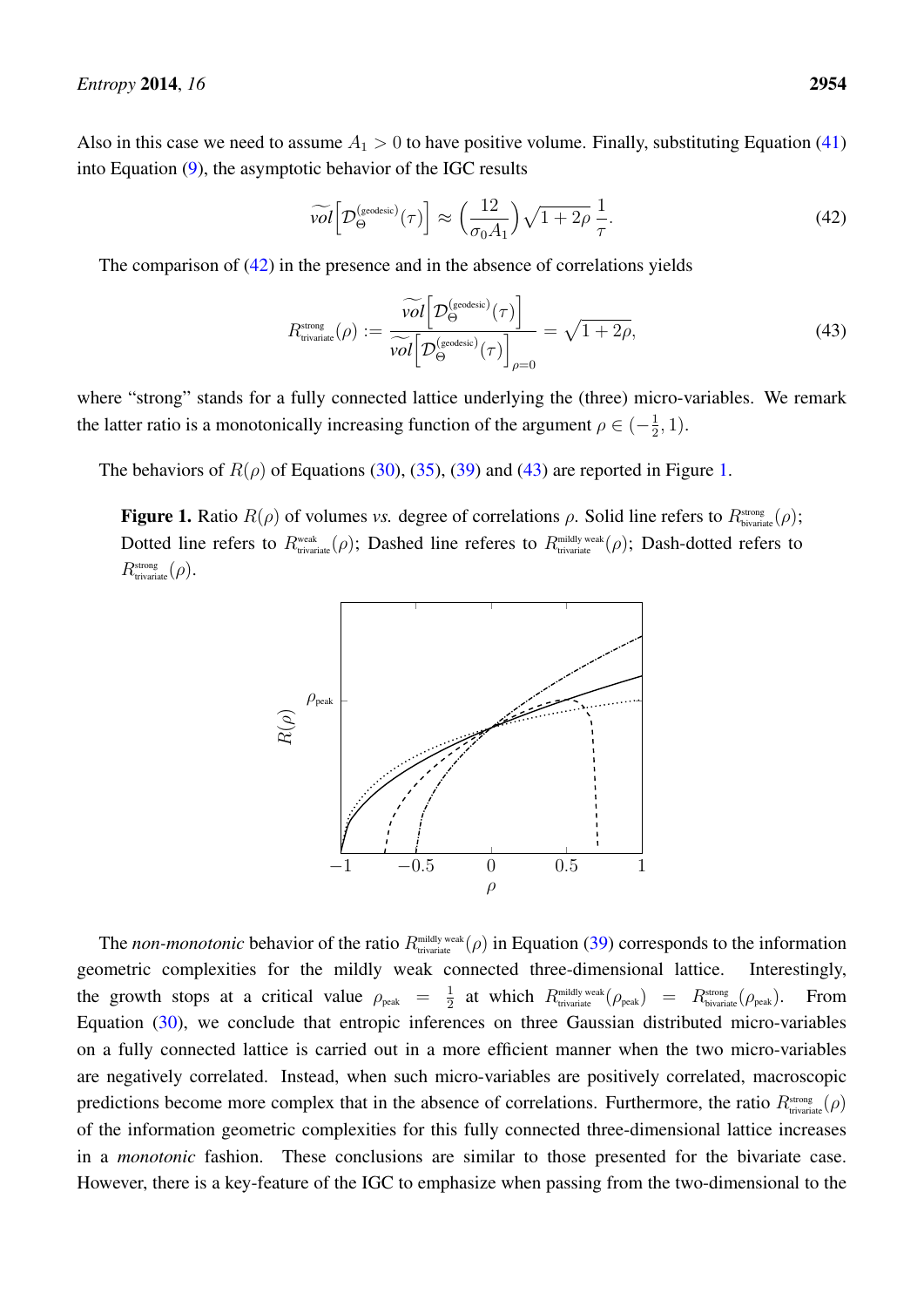three-dimensional manifolds associated with fully connected lattices: the effects of negative-correlations and positive-correlations are *amplified* with respect to the respective absence of correlations scenarios,

<span id="page-11-1"></span>
$$
\frac{R_{\text{trivariate}}^{\text{strong}}(\rho)}{R_{\text{bivariate}}^{\text{strong}}(\rho)} = \sqrt{\frac{1+2\rho}{1+\rho}},\tag{44}
$$

where  $\rho \in (-\frac{1}{2})$  $(\frac{1}{2}, 1).$ 

Specifically, carrying out entropic inferences on the higher-dimensional manifold in the presence of anti-correlations, that is for  $\rho \in \left(-\frac{1}{2}\right)$  $(\frac{1}{2}, 0)$ , is less complex than on the lower-dimensional manifold as evident form Equation [\(44\)](#page-11-1). The vice-versa is true in the presence of positive-correlations, that is for  $\rho \in (0, 1).$ 

#### <span id="page-11-0"></span>4. Concluding Remarks

In summary, we considered low dimensional Gaussian statistical models (up to a trivariate model) and have investigated their dynamical (temporal) complexity. This has been quantified by the volume of geodesics for parameters characterizing the probability distribution functions. To the best of our knowledge, there is no *dynamic* measure of complexity of geodesic paths on curved statistical manifolds that could be compared to our IGC. However, it could be worthwhile to understand the connection, if any, between our IGC and the complexity of paths of dynamic systems introduced in [\[20\]](#page-14-4). Specifically, according to the Alekseev-Brudno theorem in the algorithmic theory of dynamical systems [\[21\]](#page-14-5), a way to predict each new segment of chaotic trajectory is obtained by adding information proportional to the length of this segment and independent of the full previous length of trajectory. This means that this information cannot be extracted from observation of the previous motion, even an infinitely long one! If the instability is a power law, then the required information per unit time is inversely proportional to the full previous length of the trajectory and, asymptotically, the prediction becomes possible.

For the sake of completeness, we also point out that the relevance of volumes in quantifying the *static* model complexity of statistical models was already pointed out in [\[22\]](#page-14-6) and [\[23\]](#page-14-7): complexity is related to the volume of a model in the space of distributions regarded as a Riemannian manifold of distributions with a natural metric defined by the Fisher–Rao metric tensor. Finally, we would like to point out that two of the Authors have recently associated Gaussian statistical models to networks [\[17\]](#page-14-3). Specifically, it is assumed that random variables are located on the vertices of the network while correlations between random variables are regarded as weighted edges of the network. Within this framework, a static network complexity measure has been proposed as the volume of the corresponding statistical manifold. We emphasize that such a static measure could be, in principle, applied to time-dependent networks by accommodating time-varying weights on the edges [\[24\]](#page-14-8). This requires the consideration of a time-sequence of different statistical manifolds. Thus, we could follow the time-evolution of a network complexity through the time evolution of the volumes of the associated manifolds.

In this work we uncover that in order to have a reduction in time of the complexity one has to consider both mean and variance as macro-variables. This leads to different topological structures of the parameter space in  $(13)$ ; in particular, we have to consider at least a 2-dimensional manifold in order to have effects such as a power law decay of the complexity. Hence, the minimal hypothesis in a multivariate Gaussian model consists in considering all mean values equal and all covariances equal. In such a case,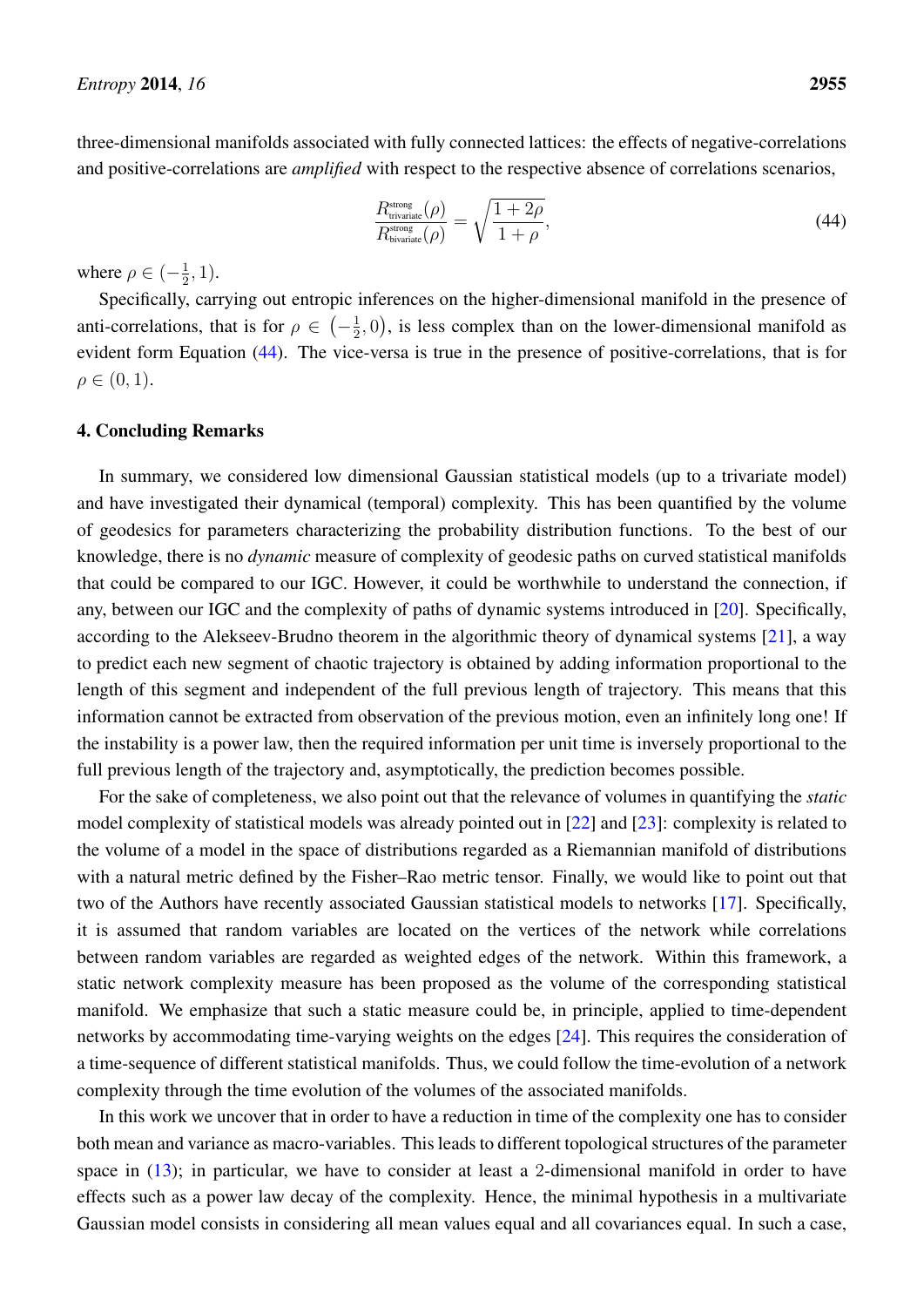however, the complexity shows interesting features depending on the correlation among micro-variables (as summarized in Figure [1\)](#page-10-2). For a trivariate model with only two correlations the information geometric complexity ratio exhibits a non monotonic behavior in  $\rho$  (correlation parameter) taking zero value at the extrema of the range of  $\rho$ . In contrast to closed configurations (bivariate and trivariate models with all micro-variables correlated each other) the complexity ratio exhibits a monotonic behavior in terms of the correlation parameter. The fact that in such a case this ratio cannot be zero at the extrema of the range of  $\rho$  is reminiscent of the geometric frustration phenomena that occurs in the presence of loops [\[11\]](#page-13-10).

Specifically, recall that a geometrically frustrated system cannot simultaneously minimize all interactions because of geometric constraints [\[11,](#page-13-10)[18\]](#page-14-9). For example, geometric frustration can occur in an Ising model which is an array of spins (for instance, atoms that can take states  $\pm 1$ ) that are magnetically coupled to each other. If one spin is, say, in the  $+1$  state then it is energetically favorable for its immediate neighbors to be in the same state in the case of a ferromagnetic model. On the contrary, in antiferromagnetic systems, nearest neighbor spins want to align in opposite directions. This rule can be easily satisfied on a square. However, due to geometrical frustration, it is not possible to satisfy it on a triangle: for an antiferromagnetic triangular Ising model, any three neighboring spins are frustrated. Geometric frustration in triangular Ising models can be observed by considering spin configurations with total spin  $J = \pm 1$  and analyzing the fluctuations in energy of the spin system as a function of temperature. There is no peak at all in the standard deviation of the energy in the case  $J = -1$ , and a monotonic behavior is recorded. This indicates that the antiferromagnetic system does not have a phase transition to a state with long-range order. Instead, in the case  $J = +1$ , a peak in the energy fluctuations emerges. This significant change in the behavior of energy fluctuations as a function of temperature in triangular configurations of spin systems is a signature of the presence of frustrated interactions in the system [\[19\]](#page-14-10).

In this article, we observe a significant change in the behavior of the information geometric complexity ratios as a function of the correlation coefficient in the trivariate Gaussian statistical models. Specifically, in the fully connected trivariate case, no peak arises and a monotonic behavior in  $\rho$ of the information geometric complexity ratio is observed. In the mildly weak connected trivariate case, instead, a peak in the information geometric complexity ratio is recorded at  $\rho_{\text{peak}} \geq 0$ . This dramatic disparity of behavior can be ascribed to the fact that when carrying out statistical inferences with positively correlated Gaussian random variables, the maximum entropy favorable scenario is incompatible with these working hypothesis. Thus, the system appears frustrated.

These considerations lead us to conclude that we have uncovered a very interesting information geometric resemblance of the more standard geometric frustration effect in Ising spin models. However, for a conclusive claim of the existence of an information geometric analog of the frustration effect, we feel we have to further deepen our understanding. A forthcoming research project along these lines will be a detailed investigation of both arbitrary triangular and square configurations of correlated Gaussian random variables where we take into consideration both the presence of different intensities and signs of pairwise interactions ( $\rho_{ij} \neq \rho_{ik}$  if  $j \neq k$ ,  $\forall i$ ).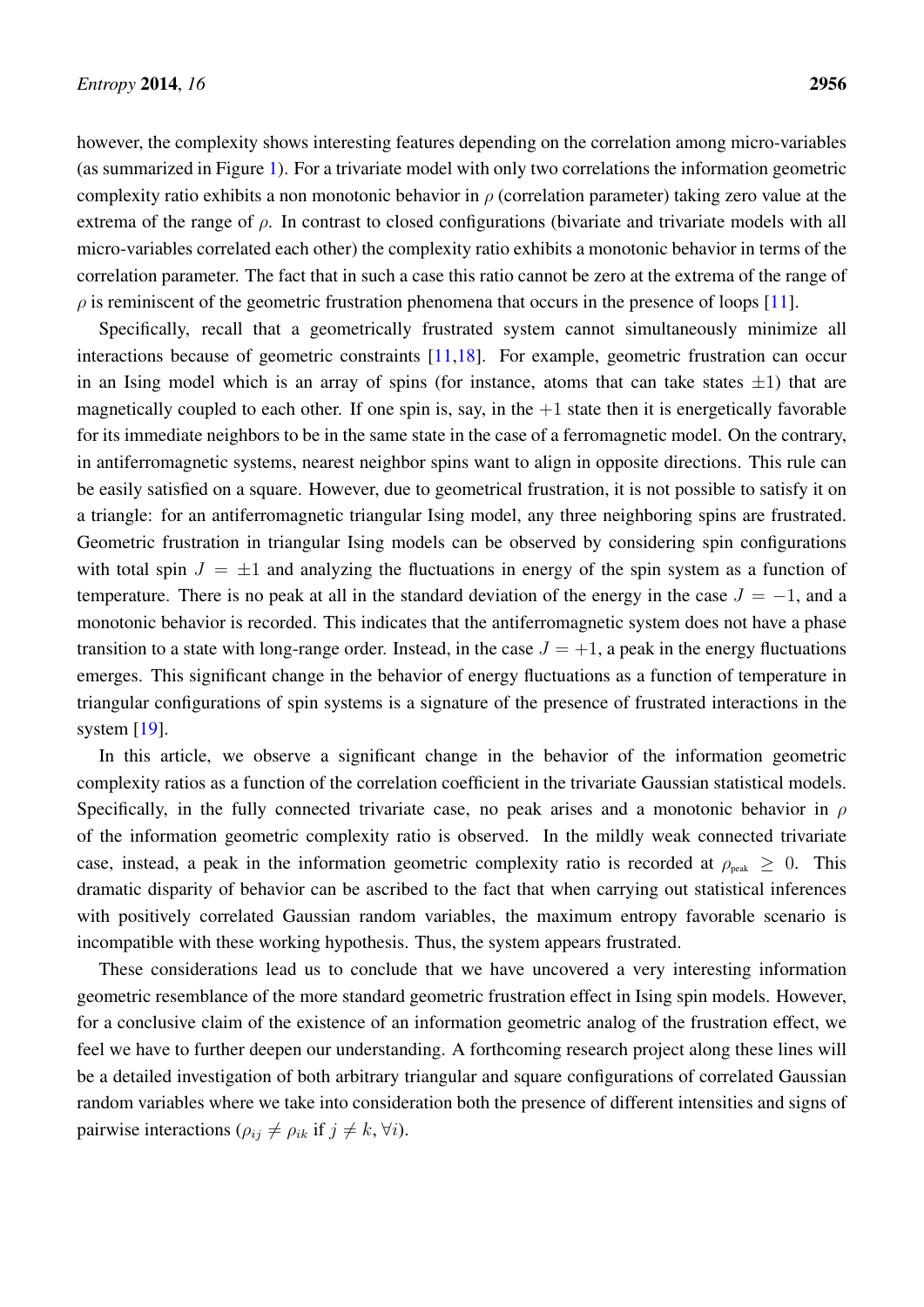### Acknowledgements

Domenico Felice and Stefano Mancini acknowledge the financial support of the Future and Emerging Technologies (FET) programme within the Seventh Framework Programme for Research of the European Commission, under the FET-Open grant agreement TOPDRIM, number FP7-ICT-318121.

# Author Contributions

The authors have equally contributed to the paper. All authors read and approved the final manuscript.

# Conflicts of Interest

The authors declare no conflict of interest.

# **References**

- <span id="page-13-0"></span>1. Feldman, D.F.; Crutchfield, J.P. Measures of Statistical Complexity: Why? *Phys. Lett. A* 1998, *238*, 244–252.
- <span id="page-13-1"></span>2. Kolmogorov, A.N. A new metric invariant of transitive dynamical systems and of automorphism of Lebesgue spaces. *Doklady Akademii Nauk SSSR* 1958, *119*, 861–864.
- <span id="page-13-2"></span>3. Caticha, A. Entropic Dynamics. *Bayesian Inference and Maximum Entropy Methods in Science and Engineering*, the 22nd International Workshop on Bayesian Inference and Maximum Entropy Methods in Science and Engineering, Moscow, Idaho, 3-7 August 2002; Fry, R.L., Ed.; American Institute of Physics: College Park, MD, USA, 2002; Volume 617, p. 302.
- <span id="page-13-3"></span>4. Caticha, A.; Preuss, R. Maximum entropy and Bayesian data analysis: Entropic prior distributions. *Phys. Rev. E* 2004, *70*, 046127.
- <span id="page-13-4"></span>5. Amari, S.; Nagaoka, H. *Methods of Information Geometry*; Oxford University Press: New York, NY, USA, 2000.
- <span id="page-13-5"></span>6. Cafaro, C. Works on an information geometrodynamical approach to chaos. *Chaos Solitons Fractals* 2009, *41*, 886–891.
- <span id="page-13-6"></span>7. Pettini, M. *Geometry and Topology in Hamiltonian Dynamics and Statistical Mechanics*; Springer-Verlag: Berlin/Heidelberg, Germany, 2007.
- <span id="page-13-7"></span>8. Lebowitz, J.L. Microscopic Dynamics and Macroscopic Laws. *Ann. N. Y. Acad. Sci.* 1981, *373*, 220–233.
- <span id="page-13-8"></span>9. Shibata, T.; Chawanya, T.; Chawanya, K. Noiseless Collective Motion out of Noisy Chaos. *Phys. Rev. Lett.* 1999, *82*, doi: http://dx.doi.org/10.1103/PhysRevLett.82.4424.
- <span id="page-13-9"></span>10. Ali, S.A.; Cafaro, C.; Kim, D.-H.; Mancini, S. The effect of the microscopic correlations on the information geometric complexity of Gaussian statistical models. *Physica A* 2010, *389*, 3117–3127.
- <span id="page-13-10"></span>11. Sadoc, J.F.; Mosseri, R. *Geometrical Frustration*; Cambridge University Press: Cambridge, UK, 2006.
- <span id="page-13-11"></span>12. Lee, J.M. *Riemannian Manifolds: An Introduction to Curvature*; Springer: New York, NY, USA, 1997.
- <span id="page-13-12"></span>13. Do Carmo, M.P. *Riemannian Geometry*; Springer: New York, NY, USA, 1992.